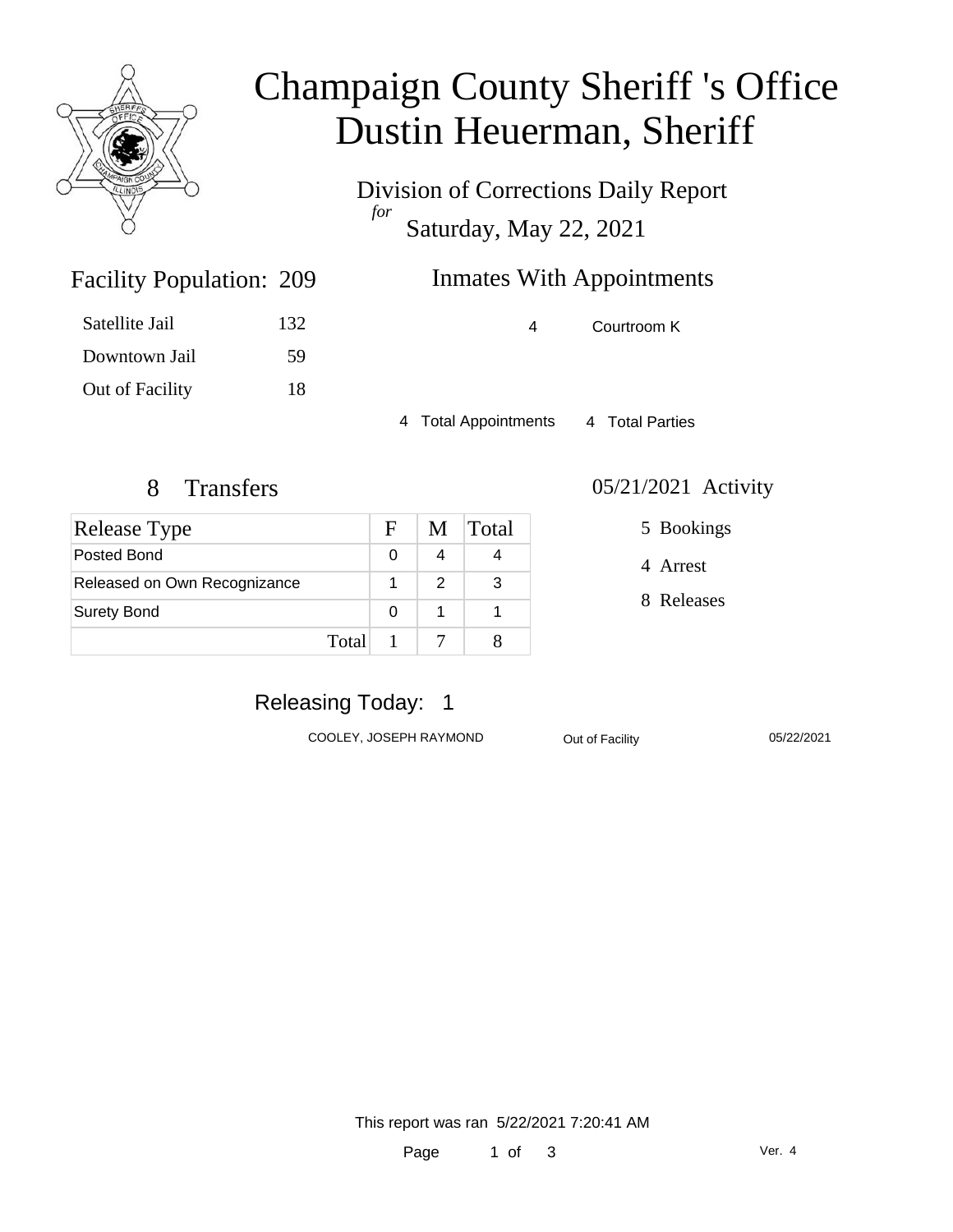

# Champaign County Sheriff 's Office Dustin Heuerman, Sheriff

Division of Corrections Daily Report *for* Saturday, May 22, 2021

#### Custody Status Count

Electronic Home Dentention 17

Felony Arraignment 1

- Felony Pre-Sentence 6
- Felony Pre-Sentence DUI 1
	- Felony Pre-Trial 117
	- Felony Pre-Trial DUI 1
- Felony Sentenced CCSO 4
- Felony Sentenced IDOC 38
- Felony Sentenced Other 1
	- Hold Other 1
	- Hold Sentenced IDOC 3
- Misdemeanor Arraignment 3
	- Misdemeanor Other 1
	- Misdemeanor Pre-Trial 5
		- Petition to Revoke 4
		- Remanded to DHS 5
	- Traffic Sentenced CCSO 1
		- Total 209